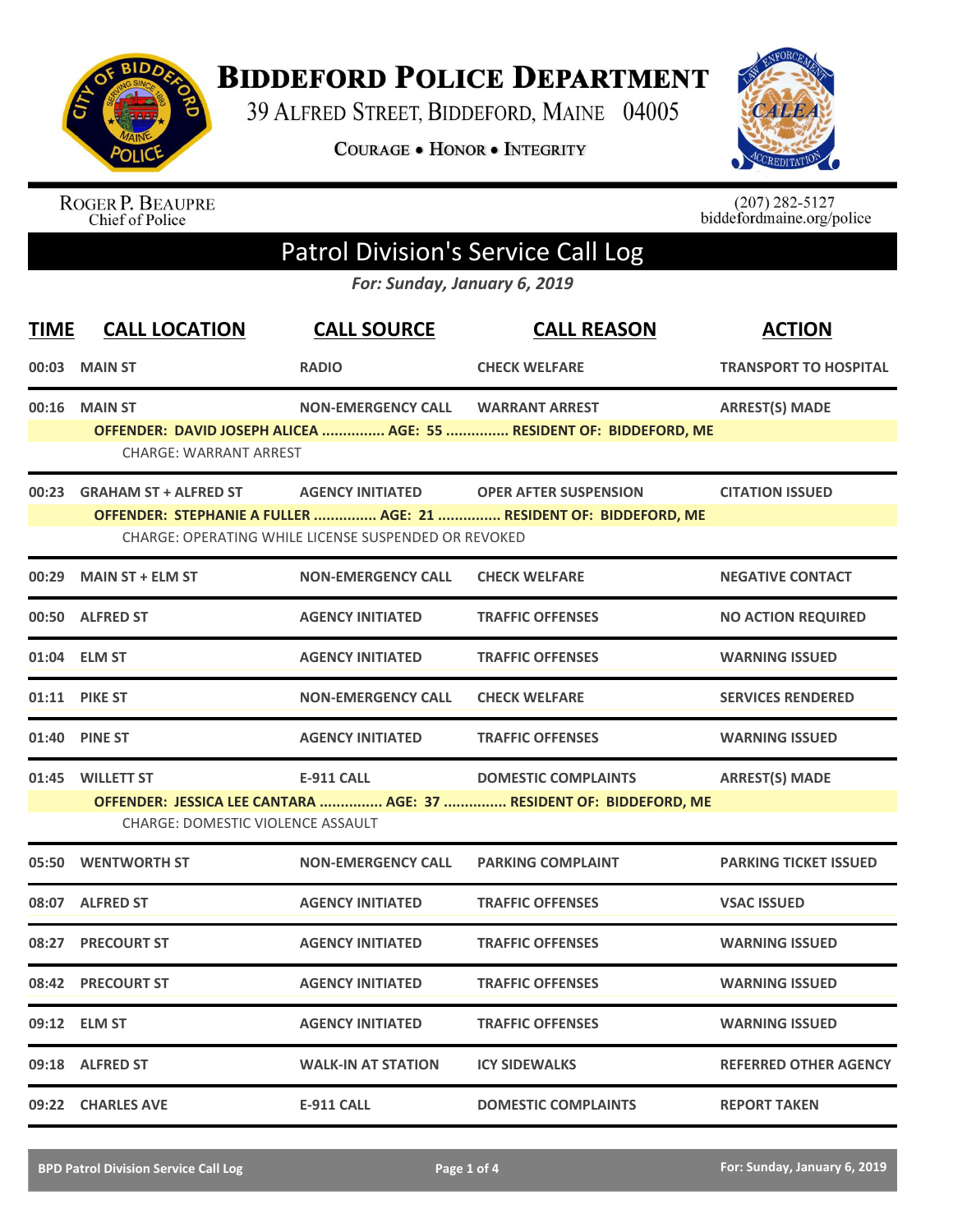| <b>TIME</b> | <b>CALL LOCATION</b>          | <b>CALL SOURCE</b>                               | <b>CALL REASON</b>                                                 | <b>ACTION</b>                |
|-------------|-------------------------------|--------------------------------------------------|--------------------------------------------------------------------|------------------------------|
|             | 09:26 ALFRED ST               | <b>AGENCY INITIATED</b>                          | <b>TRAFFIC OFFENSES</b>                                            | <b>VSAC ISSUED</b>           |
|             | 09:26 ALFRED ST               | <b>WALK-IN AT STATION</b>                        | <b>COURT ORDERED CHECK IN</b>                                      | <b>SERVICES RENDERED</b>     |
|             | 09:59 WEST ST                 | <b>AGENCY INITIATED</b>                          | <b>TRAFFIC OFFENSES</b>                                            | <b>WARNING ISSUED</b>        |
|             | 10:16 OLD DOGS LN             | <b>AGENCY INITIATED</b>                          | <b>TRAFFIC OFFENSES</b>                                            | <b>WARNING ISSUED</b>        |
|             | 10:27 ALFRED ST               | <b>AGENCY INITIATED</b>                          | <b>TRAFFIC OFFENSES</b>                                            | <b>WARNING ISSUED</b>        |
|             | 10:39 OLD DOGS LN             | <b>AGENCY INITIATED</b>                          | <b>TRAFFIC OFFENSES</b>                                            | <b>VSAC ISSUED</b>           |
|             | 10:53 SHOPS WAY + ALFRED ST   | <b>AGENCY INITIATED</b>                          | <b>TRAFFIC OFFENSES</b>                                            | <b>WARNING ISSUED</b>        |
|             | 11:13 WILLETT ST              | <b>WALK-IN AT STATION</b>                        | <b>ESCORTS / RELAYS</b>                                            | <b>SERVICES RENDERED</b>     |
| 11:14       | <b>PRECOURT ST</b>            | <b>AGENCY INITIATED</b>                          | <b>TRAFFIC OFFENSES</b>                                            | <b>WARNING ISSUED</b>        |
|             | 11:21 PRECOURT ST + CARVER ST | <b>AGENCY INITIATED</b>                          | <b>TRAFFIC OFFENSES</b>                                            | <b>VSAC ISSUED</b>           |
|             | 11:32 CARVER ST               | <b>AGENCY INITIATED</b>                          | <b>TRAFFIC OFFENSES</b>                                            | <b>WARNING ISSUED</b>        |
|             | 11:50 HILL ST                 | <b>AGENCY INITIATED</b>                          | <b>TRAFFIC OFFENSES</b>                                            | <b>WARNING ISSUED</b>        |
|             | 11:56 HILL ST                 | <b>AGENCY INITIATED</b>                          | <b>TRAFFIC OFFENSES</b>                                            | <b>WARNING ISSUED</b>        |
|             | 12:08 ALFRED ST               | <b>E-911 CALL</b>                                | 911 MISUSE                                                         | <b>NO ACTION REQUIRED</b>    |
| 12:29       | <b>MAIN ST</b>                | <b>NON-EMERGENCY CALL</b>                        | <b>TRESPASSING</b>                                                 | <b>NO VIOLATION</b>          |
|             | 12:39 ELM ST                  | <b>NON-EMERGENCY CALL</b>                        | <b>VIOL PROTECTION FROM ABUSE</b>                                  | <b>REFERRED OTHER AGENCY</b> |
|             | 12:57 ALFRED ST               | <b>AGENCY INITIATED</b>                          | <b>TRAFFIC OFFENSES</b>                                            | <b>WARNING ISSUED</b>        |
|             | 13:13 MAY ST                  | <b>AGENCY INITIATED</b>                          | <b>TRAFFIC OFFENSES</b>                                            | <b>WARNING ISSUED</b>        |
|             | 13:15 JEFFERSON ST            | <b>WALK-IN AT STATION</b>                        | <b>HARASSMENT (REF CITY PARKING)</b>                               | <b>NO VIOLATION</b>          |
|             | 13:26 ALFRED ST               | <b>AGENCY INITIATED</b>                          | <b>TRAFFIC OFFENSES</b>                                            | <b>WARNING ISSUED</b>        |
|             | 13:30 GUINEA RD               | <b>NON-EMERGENCY CALL</b>                        | CITIZEN ASSIST-SERVICE CALL                                        | <b>SERVICES RENDERED</b>     |
|             | 13:56 ALFRED ST               | <b>E-911 CALL</b>                                | <b>FIGHTS</b>                                                      | <b>UNABLE TO LOCATE</b>      |
|             | 14:12 BIDDEFORD GATEWAY CTR   | <b>NON-EMERGENCY CALL</b>                        | <b>THEFT</b>                                                       | <b>REPORT TAKEN</b>          |
|             |                               | CHARGE: THEFT BY UNAUTHORIZED TAKING OR TRANSFER | OFFENDER: ROBERT JOHN BERRY  AGE: 47  RESIDENT OF: SCARBOROUGH, ME |                              |
|             | 14:59 ALFRED ST               | <b>WALK-IN AT STATION</b>                        | <b>COURT ORDERED CHECK IN</b>                                      | <b>SERVICES RENDERED</b>     |
|             | 15:04 ELM ST                  | <b>AGENCY INITIATED</b>                          | <b>THEFT</b>                                                       | <b>CIVIL COMPLAINT</b>       |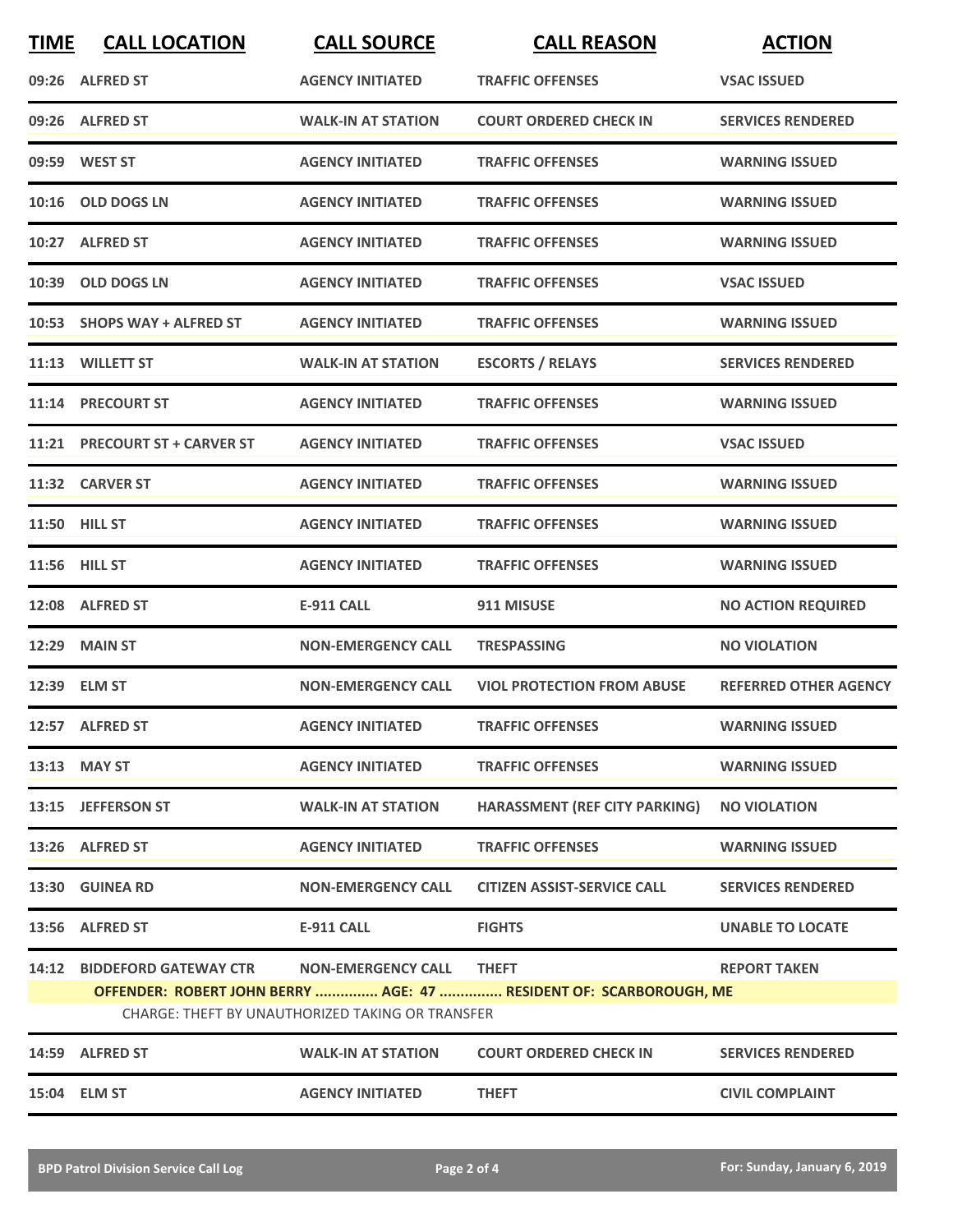| <b>TIME</b> | <b>CALL LOCATION</b>                                  | <b>CALL SOURCE</b>        | <b>CALL REASON</b>                                                                        | <b>ACTION</b>            |
|-------------|-------------------------------------------------------|---------------------------|-------------------------------------------------------------------------------------------|--------------------------|
|             | 15:11 ALFRED ST                                       | <b>NON-EMERGENCY CALL</b> | <b>PRISONER PROCESS</b>                                                                   |                          |
|             | 15:57 ELM ST                                          | <b>AGENCY INITIATED</b>   | <b>TRAFFIC OFFENSES</b>                                                                   | <b>WARNING ISSUED</b>    |
|             | 16:04 HILLS BEACH RD<br><b>CHARGE: WARRANT ARREST</b> | <b>AGENCY INITIATED</b>   | <b>WARRANT ARREST</b><br>OFFENDER: JENNIFER IRENE DEBURRO  AGE: 41  RESIDENT OF: SACO, ME | <b>ARREST(S) MADE</b>    |
|             | 16:07 SULLIVAN ST                                     | <b>NON-EMERGENCY CALL</b> | <b>HARASSMENT</b>                                                                         | <b>SERVICES RENDERED</b> |
|             | 16:21 PROSPECT ST                                     | <b>E-911 CALL</b>         | <b>SUSPICION</b>                                                                          | <b>NO VIOLATION</b>      |
|             | 16:25 ALFRED ST + JOURNEY WALK                        | <b>AGENCY INITIATED</b>   | <b>TRAFFIC OFFENSES</b>                                                                   | <b>WARNING ISSUED</b>    |
|             | 16:27 ELM ST                                          | <b>NON-EMERGENCY CALL</b> | <b>ARTICLES LOST/FOUND</b>                                                                | <b>REPORT TAKEN</b>      |
|             | <b>16:35 ATLANTIC AVE</b>                             | <b>E-911 CALL</b>         | 911 MISUSE                                                                                | <b>WARNING ISSUED</b>    |
|             | 16:42 PRECOURT ST + ALFRED ST                         | <b>AGENCY INITIATED</b>   | <b>TRAFFIC OFFENSES</b>                                                                   | <b>WARNING ISSUED</b>    |
|             | 17:14 POOL ST + LEDGEMERE DR                          | <b>AGENCY INITIATED</b>   | <b>TRAFFIC OFFENSES</b>                                                                   | <b>WARNING ISSUED</b>    |
| 17:32       | <b>BIDDEFORD GATEWAY CTR</b>                          | <b>NON-EMERGENCY CALL</b> | <b>PAPERWORK</b>                                                                          | <b>SERVICES RENDERED</b> |
| 17:38       | <b>POOL ST + MARIAL AVE</b>                           | <b>AGENCY INITIATED</b>   | <b>TRAFFIC OFFENSES</b>                                                                   | <b>WARNING ISSUED</b>    |
| 17:48       | <b>DECARY RD</b>                                      | <b>E-911 CALL</b>         | <b>BURGLARY</b>                                                                           | <b>SERVICES RENDERED</b> |
| 17:51       | <b>CLEAVES ST</b>                                     | <b>NON-EMERGENCY CALL</b> | 911 MISUSE                                                                                | <b>SERVICES RENDERED</b> |
|             | 17:52 LINCOLN ST                                      | <b>E-911 CALL</b>         | 911 MISUSE                                                                                | <b>SERVICES RENDERED</b> |
|             | 18:17 ALFRED ST                                       | <b>WALK-IN AT STATION</b> | <b>COURT ORDERED CHECK IN</b>                                                             | <b>SERVICES RENDERED</b> |
|             | 18:18 ALFRED ST                                       | <b>WALK-IN AT STATION</b> | <b>COURT ORDERED CHECK IN</b>                                                             | <b>SERVICES RENDERED</b> |
|             | 20:24 ALFRED ST + BOULDER WAY                         | <b>AGENCY INITIATED</b>   | <b>TRAFFIC OFFENSES</b>                                                                   | <b>WARNING ISSUED</b>    |
|             | 20:25 ALFRED ST + PRECOURT ST                         | <b>AGENCY INITIATED</b>   | <b>TRAFFIC OFFENSES</b>                                                                   | <b>WARNING ISSUED</b>    |
|             | 20:40 ALFRED ST                                       | <b>WALK-IN AT STATION</b> | <b>CIVIL COMPLAINT</b>                                                                    | <b>SERVICES RENDERED</b> |
|             | 20:43 CLEAVES ST                                      | <b>NON-EMERGENCY CALL</b> | <b>SUSPICION</b>                                                                          | <b>UNABLE TO LOCATE</b>  |
|             | 20:59 GRAHAM ST                                       | <b>AGENCY INITIATED</b>   | <b>TRAFFIC OFFENSES</b>                                                                   | <b>WARNING ISSUED</b>    |
|             | 21:19 MEETINGHOUSE RD                                 | <b>AGENCY INITIATED</b>   | <b>TRAFFIC OFFENSES</b>                                                                   | <b>WARNING ISSUED</b>    |
|             | 21:27 ALFRED ST                                       | <b>AGENCY INITIATED</b>   | <b>TRAFFIC OFFENSES</b>                                                                   | <b>VSAC ISSUED</b>       |
|             | 22:35 ALFRED ST                                       | <b>AGENCY INITIATED</b>   | <b>TRAFFIC OFFENSES</b>                                                                   | <b>WARNING ISSUED</b>    |